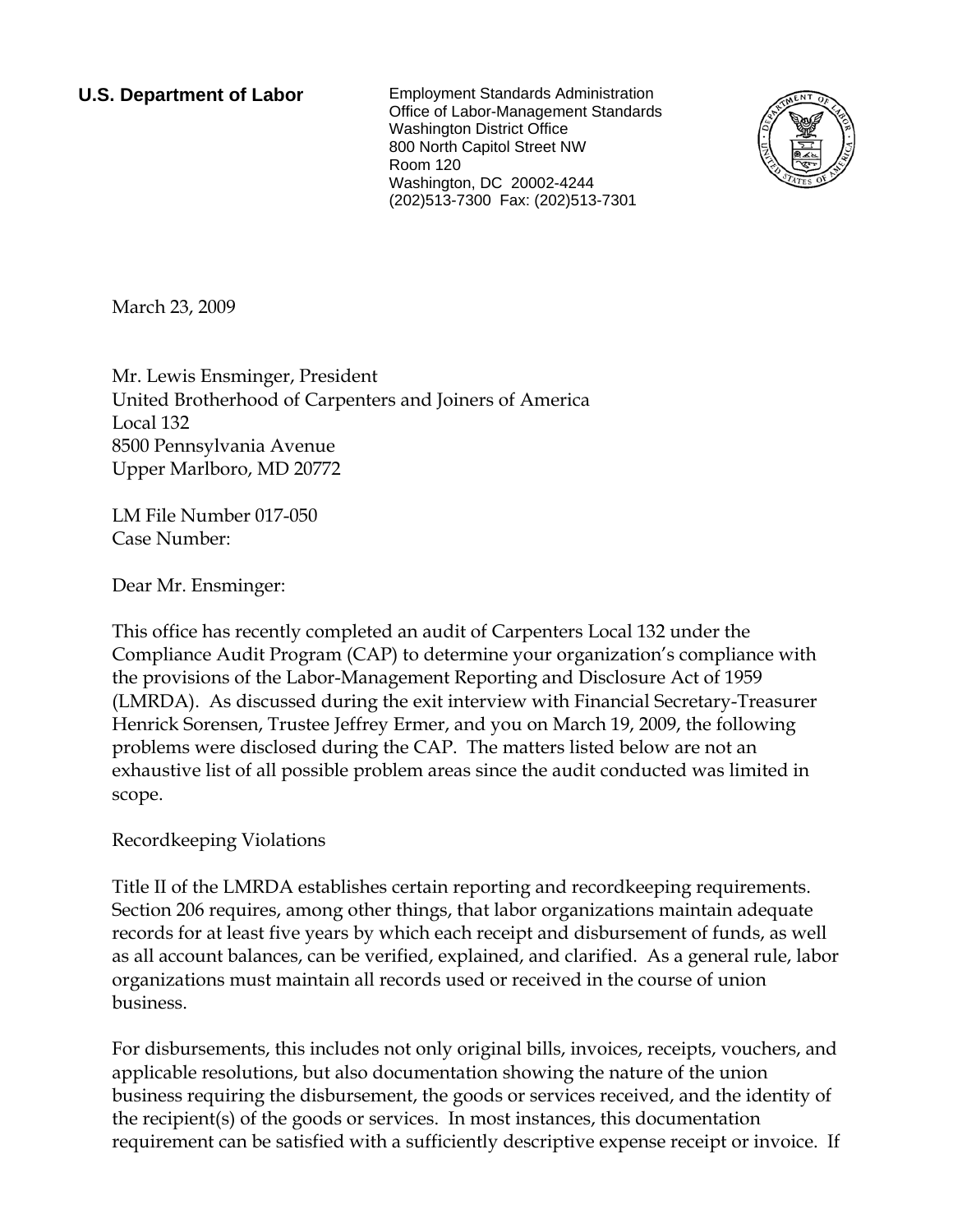# **Error! Reference source not found. Error! Reference source not found. Error! Reference source not found.** December 8, 2009 Page 2 of 4

an expense receipt is not sufficiently descriptive, a union officer or employee should write a note on it providing the additional information. For money it receives, the labor organization must keep at least one record showing the date, amount, purpose, and source of that money. The labor organization must also retain bank records for all accounts.

The audit of Local 132's 2006 records revealed the following recordkeeping violation:

Disposition of Property

Local 132 did not maintain an inventory of hats, shirts, and other property it purchased, sold, or gave away. The union must report the value of any union property on hand at the beginning and end of each year in Item 28 of the LM-2. The union must retain an inventory or similar record of property on hand to verify, clarify, and explain the information that must be reported in Item 28.

The union must record in at least one record the date and amount received from each sale of union hats, shirts and other items.

Based on your assurance that Local 132 will retain adequate documentation in the future, OLMS will take no further enforcement action at this time regarding the above violation.

### Reporting Violations

The audit disclosed a violation of LMRDA Section 201(b), which requires labor organizations to file annual financial reports accurately disclosing their financial condition and operations. The Labor Organization Annual Report (Form LM-2) filed by Local 132 for fiscal year ending June 30, 2006, was deficient in that:

1. Disbursements to Officers

Local 132 improperly included some payments to officers in Column D (Gross Salary) of Schedule 11 (All Officers and Disbursements to Officers). These payments were disbursements necessary for conducting official business of the labor organization and should therefore be reported in Column F (Disbursements for Official Business). The union also underreported the gross salary payments to a few officers in Column D of Schedule 11.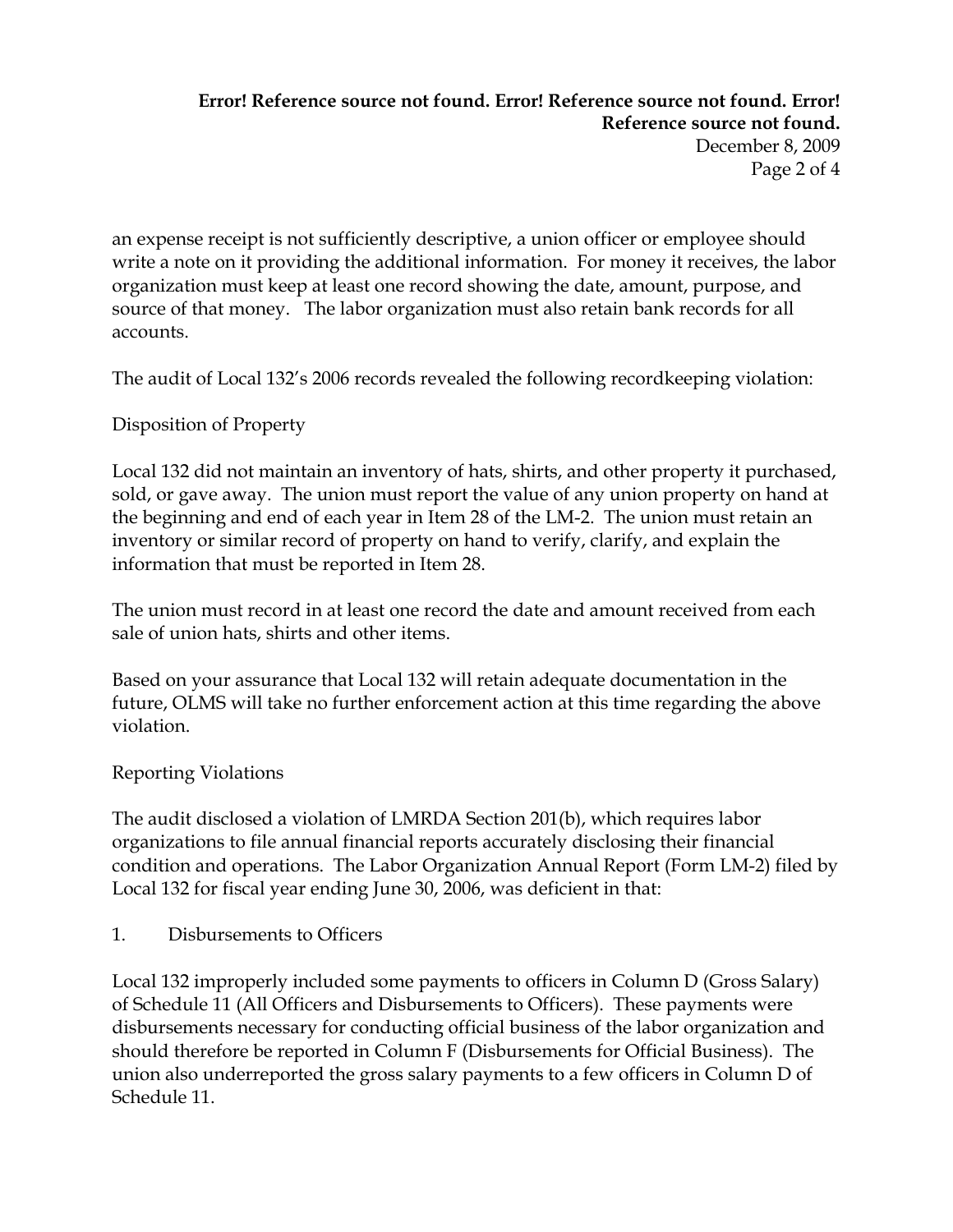# **Error! Reference source not found. Error! Reference source not found. Error! Reference source not found.** December 8, 2009 Page 3 of 4

The union must report in Column F of Schedules 11 and 12 (Disbursements for Official Business) direct disbursements to officers and employees for reimbursement of expenses they incurred while conducting union business. In addition, the union must report in Column F of Schedules 11 and 12 indirect disbursements made to another party (such as a credit card company) for business expenses union personnel incur. However, the union must report in Schedules 15 through 19 indirect disbursements for business expenses union personnel incur for transportation by public carrier (such as an airline) and for temporary lodging expenses while traveling on union business. The union must report in Column G (Other Disbursements) of Schedules 11 and 12 any direct or indirect disbursements to union personnel for expenses not necessary for conducting union business.

2. Disbursements to Employees

Local 132 Member Gary Meyers received lost time payments from the union for conducting official business. However, the union failed to include Mr. Meyers and the disbursements the union made to him in Schedule 12 (Disbursements to Employees). Any individuals other than officers that receive lost time payments from the union must be listed in Schedule 12 and all direct and indirect payments to them must be included in the columns next to their name.

I am not requiring that Local 132 file an amended LM report for 2006 to correct the deficient items, but Local 132 has agreed to properly report the deficient items on all future reports it files with OLMS.

### Other Issues

1. Signing Blank Checks

During the audit, you advised that officers sign blank checks. Your union's bylaws require that all checks be signed by the president and treasurer. The two signature requirement is an effective internal control of union funds. Its purpose is to attest to the authenticity of a completed document already signed. However, signing a blank check in advance does not attest to the authenticity of a completed check, and negates the purpose of the two signature requirement. OLMS recommends that Local 132 review these procedures to improve internal control of union funds.